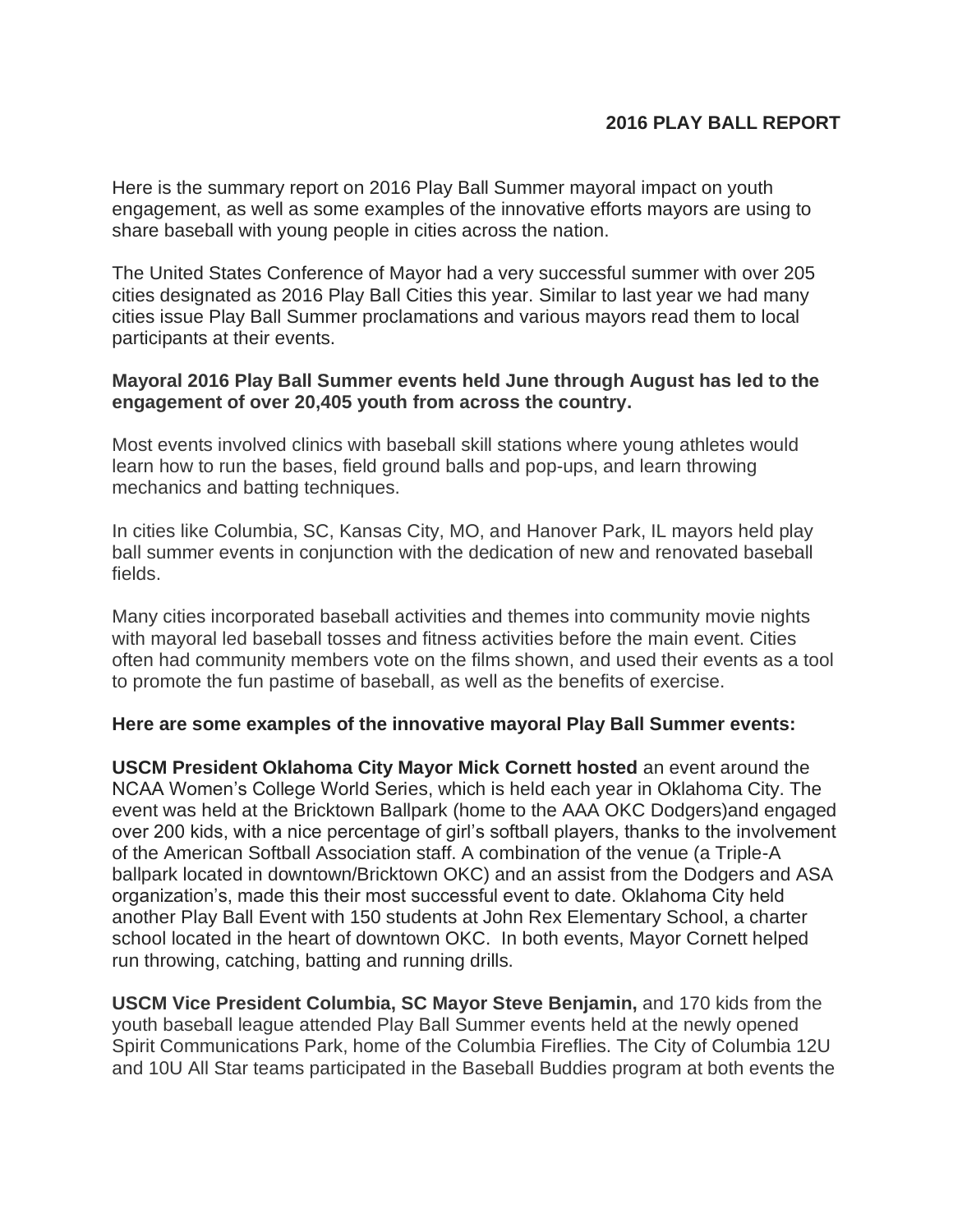young athletes were recognized pre-game and joined the Fireflies players at their position for the national anthem.

**Albuquerque, NM Mayor Richard Berry** engaged youth: 18 to 24 years old as part of the city's JOB-READY-HIRE Program The Program provides training, and connects qualified young adults to employers looking for talent. In partnership with the US Conference of Mayor's Play Ball initiative the Mayor used baseball activities to raise awareness of the benefits of the sport, as well as to help staff connect with the young people.

**Manuel Figueiredo, Mayor of Union, NJ** held a Vintage baseball themed festival with food, play and other baseball related activities. The event even featured an old school baseball game was intended to celebrate the sport and its place in American history. The Union Farmers played the Elizabeth Resolutes, 15-4. The Resolutes are the first 19th-century-rules baseball club in New Jersey, and the only baseball club in New Jersey to play by the actual rules of the club they recreated. The Resolutes have helped to further 19th century baseball research by introducing 1870, '73, and '91 rules into regular match play.

Orange County Public Schools started a week earlier than usual this August, so **Orlando Mayor Buddy Dyer** held his Play Ball Summer event during the after school program hours and dubbed the event *Welcome Back - Let's Knock this Year Out of the Park*. A total of 130 kids, 12 staff, and about 20 parents participated. The kids and staff participated in electronically simulated games played on both the Nintendo Wii and Xbox game systems. A live, mini baseball game was played between the 4th and 5th grade groups in a Girls Vs. Boys Homeroom Derby. The parents even got in on the action when they volunteered to participate in the Baseball Trivia Game. Everyone got to take home sporting memorabilia provided by The Tampa Bay Rays.

With two national laboratories based in the city, **Livermore, CA Mayor John Marchand** added math and science to their Play Ball Summer events. Play Ball Summer activities emphasized STEM related baseball postings, stats were shared on City Facebook page, Twitter, [nextdoor.com](http://nextdoor.com/) and Instagram for the month of July. Baseball was the theme of the employee Safety Fair and BBQ. A popular activity held in July was the Baseball Craft Program on July 28, 2016 attracting **54 people.** Boys and girls made crafts that were inspired by the game and equipment of america's past time. Another highlights for the Play Ball activities on social media was "First Dog" Gatsby in Oakland A's hat for Caps On! The city received social media hits were a 3,200 reach, 223 clicks, and 184 shares – which was considered a highly liked post by a community this size!

**Clarksville, TN Mayor Kim McMillan** 2016 Play Ball Summer event was held during the annual Clarksville Sportsfest at Liberty Park. The event was followed by a movie in the park event, which showcased "A League of Their Own" movie, to coincide with the baseball theme. Over 150 citizens attended the movie. This event was instrumental in engaging individuals and families that focused on the sport of baseball. The activities